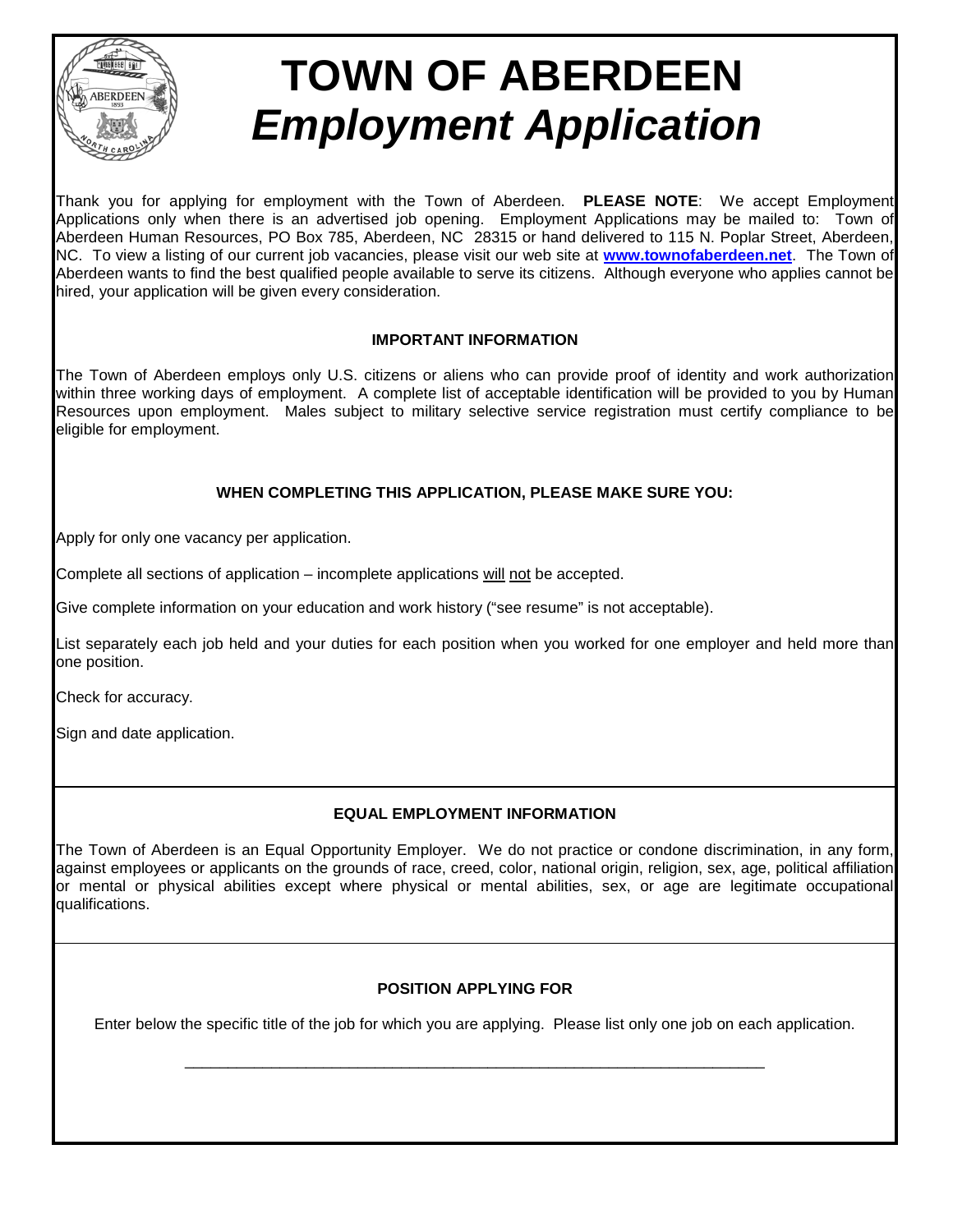|                                                                                                                                                                                                                                                                                                                                                                                                                                                                                                            | <b>APPLICATION FOR EMPLOYMENT</b>                                                                                                                                                                                                   |  |      |                                                                                                                |                                    |                       |              | PO Box 785, 115 N. Poplar Street<br>Aberdeen, NC 28315<br>Phone: 910-944-1115 | <b>Town of Aberdeen</b><br>Fax: 910-944-7459 |                |  |
|------------------------------------------------------------------------------------------------------------------------------------------------------------------------------------------------------------------------------------------------------------------------------------------------------------------------------------------------------------------------------------------------------------------------------------------------------------------------------------------------------------|-------------------------------------------------------------------------------------------------------------------------------------------------------------------------------------------------------------------------------------|--|------|----------------------------------------------------------------------------------------------------------------|------------------------------------|-----------------------|--------------|-------------------------------------------------------------------------------|----------------------------------------------|----------------|--|
| First Name<br>Last Name                                                                                                                                                                                                                                                                                                                                                                                                                                                                                    |                                                                                                                                                                                                                                     |  |      |                                                                                                                |                                    | Middle Name           |              |                                                                               |                                              |                |  |
|                                                                                                                                                                                                                                                                                                                                                                                                                                                                                                            |                                                                                                                                                                                                                                     |  |      |                                                                                                                |                                    |                       |              |                                                                               |                                              |                |  |
| Address (Street number and name)                                                                                                                                                                                                                                                                                                                                                                                                                                                                           |                                                                                                                                                                                                                                     |  |      |                                                                                                                |                                    | City<br>County        |              |                                                                               |                                              |                |  |
| <b>State</b>                                                                                                                                                                                                                                                                                                                                                                                                                                                                                               |                                                                                                                                                                                                                                     |  |      | Home Phone                                                                                                     |                                    | <b>Business Phone</b> |              |                                                                               |                                              |                |  |
| CHECK the types of work you will accept: $\Box$ 1. Permanent full-time<br>$\Box$ 2. Permanent part-time<br>$\Box$ 3. Temporary full-time<br>$\Box$ 4. Temporary part-time<br>$\Box$ 5. Any of the preceding<br>$\Box$ 6. Work involving Travel                                                                                                                                                                                                                                                             |                                                                                                                                                                                                                                     |  |      |                                                                                                                |                                    |                       |              |                                                                               |                                              |                |  |
| If you are not available for work now, enter the earliest date you could begin work (mo/day/yr.) [100] [100] [100] [100] [100] [100] [100] [100] [100] [100] [100] [100] [100] [100] [100] [100] [100] [100] [100] [100] [100]                                                                                                                                                                                                                                                                             |                                                                                                                                                                                                                                     |  |      |                                                                                                                |                                    |                       |              |                                                                               |                                              |                |  |
| Have you ever filed an application with the Town of Aberdeen? $\Box$ YES $\Box$ NO<br>Have you ever been employed with the Town of Aberdeen? $\Box$ YES $\Box$ NO<br>Are you now or were you previously related in any way to a Town employee? $\Box$ YES $\Box$ NO<br><b>Education</b><br>Circle highest grade completed: 1 2 3 4 5 6 7 8 9 10 11 12 GED College 1 2 3 4 Graduate School 1 2 3 4<br>Under S/Q Hrs., list the hours of credit received and if they were semester (S) or quarter (Q) hours. |                                                                                                                                                                                                                                     |  |      |                                                                                                                |                                    |                       |              |                                                                               |                                              |                |  |
|                                                                                                                                                                                                                                                                                                                                                                                                                                                                                                            |                                                                                                                                                                                                                                     |  |      | Dates Attended (mo/yr)                                                                                         |                                    |                       |              |                                                                               |                                              | Type of Degree |  |
| <b>Schools</b><br><b>High School</b>                                                                                                                                                                                                                                                                                                                                                                                                                                                                       | Name and Location                                                                                                                                                                                                                   |  | From | To                                                                                                             | Grad?<br>YES $\Box$<br>$NO$ $\Box$ |                       | S/Q Hrs.     | Major/Minor Course                                                            |                                              | Received       |  |
| College<br>University                                                                                                                                                                                                                                                                                                                                                                                                                                                                                      |                                                                                                                                                                                                                                     |  |      |                                                                                                                | YES □<br>$NO$ $\square$            |                       |              |                                                                               |                                              |                |  |
| Graduate or<br>Professional                                                                                                                                                                                                                                                                                                                                                                                                                                                                                |                                                                                                                                                                                                                                     |  |      |                                                                                                                | $YES$ $\Box$<br>$NO$ $\Box$        |                       |              |                                                                               |                                              |                |  |
| Other educational,<br>vocational school,<br>internships, etc.                                                                                                                                                                                                                                                                                                                                                                                                                                              |                                                                                                                                                                                                                                     |  |      |                                                                                                                | $YES$ $\square$<br>$NO$ $\Box$     |                       |              |                                                                               |                                              |                |  |
|                                                                                                                                                                                                                                                                                                                                                                                                                                                                                                            | Special training programs and seminars you have completed in the last five years (list):<br>If the job(s) applied for calls for specific courses, indicate those courses taken and credits received:                                |  |      |                                                                                                                |                                    |                       |              |                                                                               |                                              |                |  |
|                                                                                                                                                                                                                                                                                                                                                                                                                                                                                                            | Current professional status: (List fields of work for which you have been registered):                                                                                                                                              |  |      |                                                                                                                |                                    |                       |              |                                                                               |                                              |                |  |
| No. <u>Andrea Maria Maria Maria Maria M</u>                                                                                                                                                                                                                                                                                                                                                                                                                                                                |                                                                                                                                                                                                                                     |  |      |                                                                                                                |                                    |                       |              |                                                                               |                                              |                |  |
|                                                                                                                                                                                                                                                                                                                                                                                                                                                                                                            | Registration <b>Registration</b> in the contract of the contract of the contract of the contract of the contract of the contract of the contract of the contract of the contract of the contract of the contract of the contract of |  |      |                                                                                                                |                                    |                       |              |                                                                               |                                              |                |  |
| Licenses and certifications (List, giving dates and sources of issuance):<br><b>SKILLS</b><br>CHECK the following skills, experiences, etc., which you have:<br>Driver's License<br>Sign Language<br>Microsoft Excel<br>□ Sign Language (specify) ________________<br>State<br>Number<br>Microsoft Word<br>П.<br><b>CDL License</b><br>Adding Machine/calculator<br>$\Box$ Web Site Design<br>$\Box$<br>Computer Skills (specify) ____________<br>Number<br><b>State</b><br>Typing (specify WPM)           |                                                                                                                                                                                                                                     |  |      |                                                                                                                |                                    |                       |              |                                                                               |                                              |                |  |
| $\Box$ Car for use at work                                                                                                                                                                                                                                                                                                                                                                                                                                                                                 |                                                                                                                                                                                                                                     |  |      | Shorthand/speedwriting (specify WPM)                                                                           |                                    |                       | $\Box$ Other |                                                                               |                                              |                |  |
| Town of Aberdeen Website                                                                                                                                                                                                                                                                                                                                                                                                                                                                                   | HOW DID YOU LEARN OF THIS OPENING? Check sources below.<br><b>Employment Security Commission</b><br>Referred by Current Employee                                                                                                    |  |      | Other than the contract of the contract of the contract of the contract of the contract of the contract of the |                                    |                       |              |                                                                               |                                              |                |  |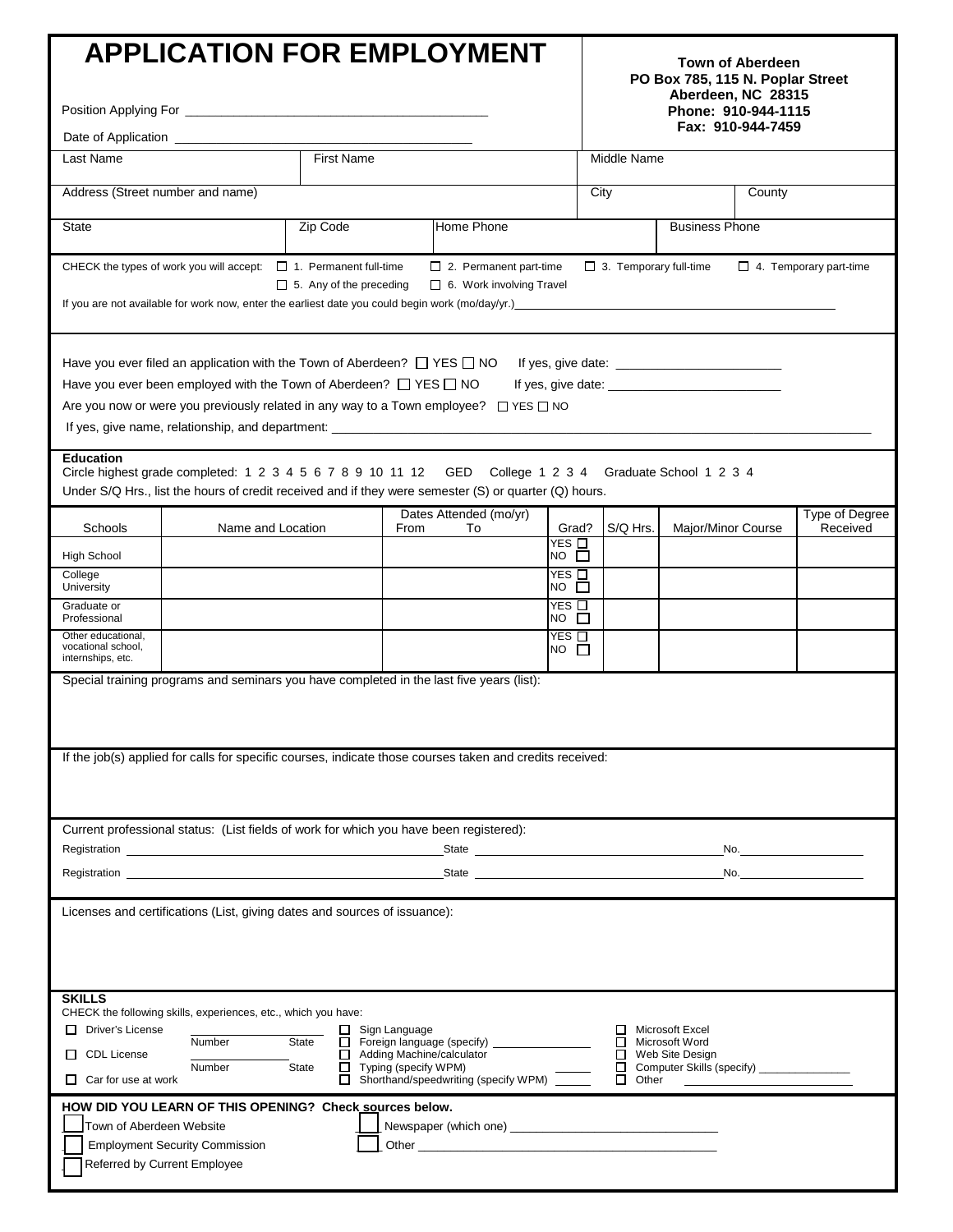| <b>WORK HISTORY</b> (include volunteer experience) Use Additional Sheets if Necessary                                    |                                     |                                                                              |                         |                                                                                                                                                                                                                                                                               |  |  |  |  |  |
|--------------------------------------------------------------------------------------------------------------------------|-------------------------------------|------------------------------------------------------------------------------|-------------------------|-------------------------------------------------------------------------------------------------------------------------------------------------------------------------------------------------------------------------------------------------------------------------------|--|--|--|--|--|
| <b>Current or Last Employer</b>                                                                                          |                                     | <b>Address</b>                                                               |                         |                                                                                                                                                                                                                                                                               |  |  |  |  |  |
| Job Title                                                                                                                |                                     | Supervisor's Name                                                            | <b>Telephone Number</b> | No. Supervised by you                                                                                                                                                                                                                                                         |  |  |  |  |  |
| Date Employed (mo/yr)                                                                                                    | <b>Starting Salary</b><br>\$<br>per | <b>Ending or Current Salary</b><br>\$<br>per                                 | Reason for Leaving      | May We Contact Employer?<br>YES □<br>$NO$ $\square$                                                                                                                                                                                                                           |  |  |  |  |  |
| Date Separated (mo/yr)                                                                                                   |                                     | List major duties in order of their importance in the job                    |                         |                                                                                                                                                                                                                                                                               |  |  |  |  |  |
| Months<br>Full Time<br>Years                                                                                             |                                     |                                                                              |                         |                                                                                                                                                                                                                                                                               |  |  |  |  |  |
| Years<br>Months<br>Part Time                                                                                             |                                     |                                                                              |                         |                                                                                                                                                                                                                                                                               |  |  |  |  |  |
| If part time, number of hours<br>worked per week                                                                         |                                     |                                                                              |                         |                                                                                                                                                                                                                                                                               |  |  |  |  |  |
| Employer                                                                                                                 |                                     | Address                                                                      |                         |                                                                                                                                                                                                                                                                               |  |  |  |  |  |
| Job Title                                                                                                                |                                     | Supervisor's Name                                                            | <b>Telephone Number</b> | No. Supervised by you                                                                                                                                                                                                                                                         |  |  |  |  |  |
| Date Employed (mo/yr)                                                                                                    | <b>Starting Salary</b><br>S<br>per  | <b>Ending or Current Salary</b><br>per                                       | Reason for Leaving      |                                                                                                                                                                                                                                                                               |  |  |  |  |  |
| Date Separated (mo/yr)                                                                                                   |                                     | List major duties in order of their importance in the job                    |                         |                                                                                                                                                                                                                                                                               |  |  |  |  |  |
| Months<br>Full Time<br>Years                                                                                             |                                     |                                                                              |                         |                                                                                                                                                                                                                                                                               |  |  |  |  |  |
| Years<br>Part Time<br>Months                                                                                             |                                     |                                                                              |                         |                                                                                                                                                                                                                                                                               |  |  |  |  |  |
| If part time, number of hours<br>worked per week                                                                         |                                     |                                                                              |                         |                                                                                                                                                                                                                                                                               |  |  |  |  |  |
| Employer                                                                                                                 |                                     | <b>Address</b>                                                               |                         |                                                                                                                                                                                                                                                                               |  |  |  |  |  |
| Job Title                                                                                                                |                                     | Supervisor's Name                                                            | <b>Telephone Number</b> | No. Supervised by you                                                                                                                                                                                                                                                         |  |  |  |  |  |
| Date Employed (mo/yr)                                                                                                    | <b>Starting Salary</b><br>\$<br>per | <b>Ending or Current Salary</b><br>\$<br>per                                 | Reason for Leaving      |                                                                                                                                                                                                                                                                               |  |  |  |  |  |
| Date Separated (mo/yr)                                                                                                   |                                     | List major duties in order of their importance in the job                    |                         |                                                                                                                                                                                                                                                                               |  |  |  |  |  |
| Full Time<br>Years<br>Months                                                                                             |                                     |                                                                              |                         |                                                                                                                                                                                                                                                                               |  |  |  |  |  |
| Months<br>Part Time<br>Years                                                                                             |                                     |                                                                              |                         |                                                                                                                                                                                                                                                                               |  |  |  |  |  |
| If part time, number of hours<br>worked per week                                                                         |                                     |                                                                              |                         |                                                                                                                                                                                                                                                                               |  |  |  |  |  |
|                                                                                                                          |                                     |                                                                              |                         |                                                                                                                                                                                                                                                                               |  |  |  |  |  |
| <b>REFERENCES</b>                                                                                                        |                                     |                                                                              |                         |                                                                                                                                                                                                                                                                               |  |  |  |  |  |
| Give name, address, and telephone numbers of three references who are not related to you and are not previous employers. |                                     |                                                                              |                         |                                                                                                                                                                                                                                                                               |  |  |  |  |  |
| 2.                                                                                                                       |                                     |                                                                              |                         |                                                                                                                                                                                                                                                                               |  |  |  |  |  |
| 3.                                                                                                                       |                                     | <u> 1980 - Johann Barn, fransk politik (d. 1980)</u>                         |                         |                                                                                                                                                                                                                                                                               |  |  |  |  |  |
|                                                                                                                          |                                     |                                                                              |                         | CERTIFICATION AND RELEASE - This application MUST be signed and dated below to be considered.                                                                                                                                                                                 |  |  |  |  |  |
|                                                                                                                          |                                     |                                                                              |                         | I certify that I have given true, accurate and complete information on this form to the best of my knowledge. In the event<br>confirmation is needed in connection with my work, I authorize educational institutions, associations, registration and licensing               |  |  |  |  |  |
|                                                                                                                          |                                     | ston disciplinary action or dismissed if I are exceleved and (ex) existingly |                         | boards, and others to furnish whatever detail is available concerning my qualifications. I authorize investigation of all statements<br>made in this application and understand that false information or documentation, or a failure to disclose relevant information may be |  |  |  |  |  |

grounds for rejection of my application, disciplinary action or dismissal if I am employed, and (or) criminal action. I further understand that dismissal upon employment shall be mandatory if fraudulent disclosures are given to meet position qualifications (Authority: G.S. 126-30, G.S. 14-122.1.)

Applicant Signature: \_\_\_\_\_\_\_\_\_\_\_\_\_\_\_\_\_\_\_\_\_\_\_\_\_\_\_\_\_\_\_\_\_\_\_\_\_\_\_\_\_\_\_\_\_\_ Date: \_\_\_\_\_\_\_\_\_\_\_\_\_\_\_\_\_\_\_\_\_\_\_

 $\mathbf{r}$